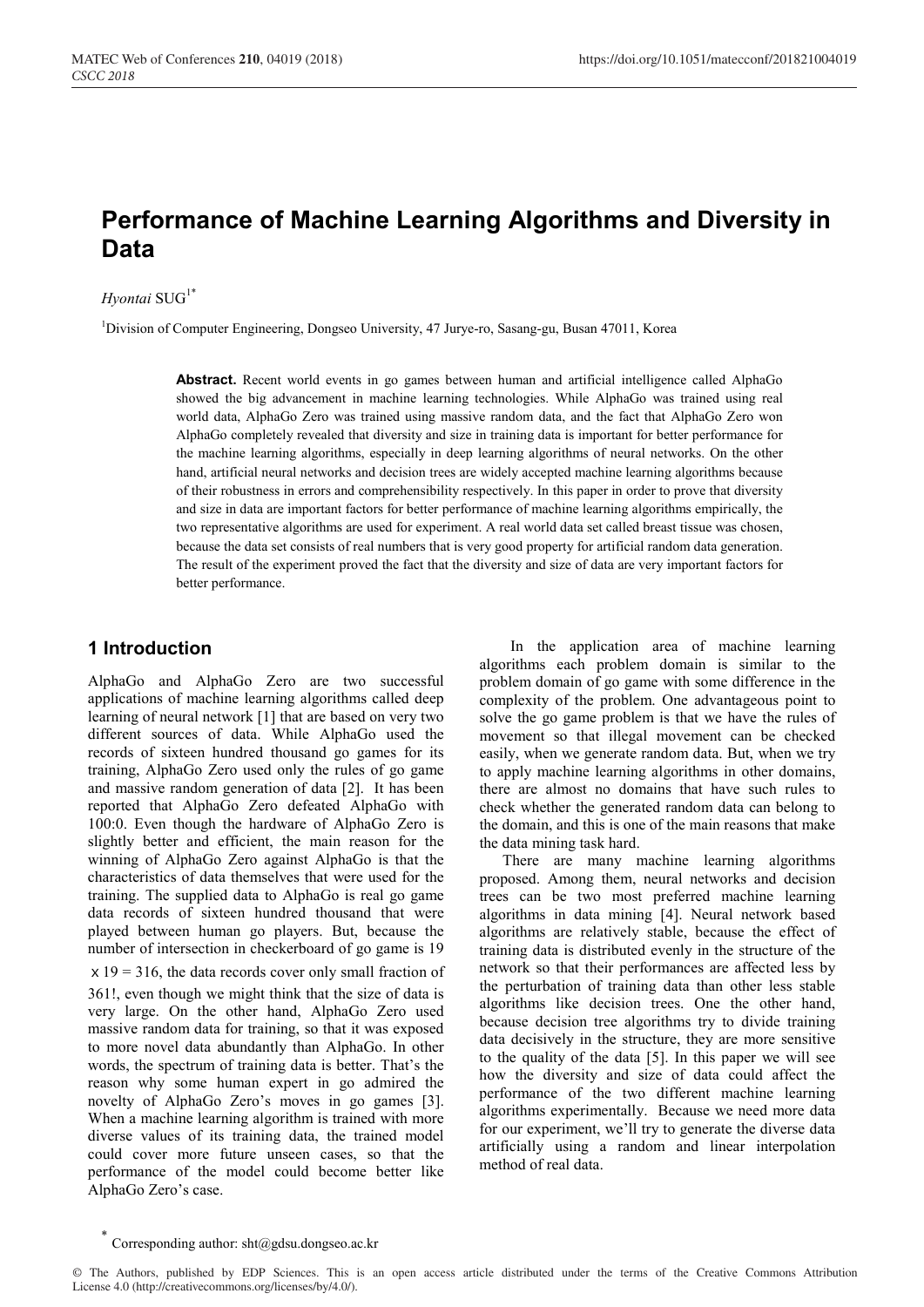In the following section 2 the method used for our experiment will be described, and conclusions will be provided in section 3.

# **2 Method and experiment**

We need randomness and diversity in training data, so an artificial data generation algorithm like SMOTE [6] could be good for our purpose. SMOTE algorithm was invented as a method of over-sampling for a minority class, because the minority class usually does not have enough training instances for accurate classifiers. Success was reported for several machine learning algorithms including decision trees and rule generation algorithms. SMOTE generates new data instances based on randomization in the linear interpolation of nearest neighbours in existing instances, so the algorithm satisfies our two purposes - novelty by the randomization and increase of training data set size by the new artificial data generation.

Therefore, we apply SMOTE to generate large number of artificial instances for our experiment. But, we apply the algorithm differently. While the original algorithm generates artificial instances of a minority class, we generate new artificial instances for all classes in the data set to get the diversity. For our experiment, a data set called 'Breast Tissue' from UCI machine learning depository [7] is used. The data set was chosen because all of its attributes are continuous attributes so that it's advantageous for the linear interpolation. Breast tissue data has 9 conditional attributes and one decision attribute. The decision attribute has 6 different class values which classify breast tissue. The total number of instances is 106. Table 1 shows the meaning of each attribute.

**Table 1.** The attributes of data set 'breast tissue'.

| No. | attribute     | domain                                                                       |  |  |
|-----|---------------|------------------------------------------------------------------------------|--|--|
| 1   | 10            | Impedivity at zero frequency,<br>real                                        |  |  |
| 2   | PA500         | Phase angle at 500KHz, real                                                  |  |  |
| 3   | <b>HFS</b>    | High frequency slope of<br>phase angle, real                                 |  |  |
| 4   | DА            | Impedance distance between<br>spectral ends, real                            |  |  |
| 5   | AREA          | Area under spectrum, real                                                    |  |  |
| 6   | A/DA          | Area normalized by DA, real                                                  |  |  |
|     | <b>MAX IP</b> | Maximum of the spectrum,<br>real                                             |  |  |
| 8   | DR.           | Distance between I0 and real<br>part of the maximum<br>frequency point, real |  |  |

|    |       | Lenght of the spectral curve,<br>real                                                                        |
|----|-------|--------------------------------------------------------------------------------------------------------------|
| 10 | Class | car(carcinoma), fad(fibro-<br>adenoma), mas(mastopathy),<br>gla(glandular),<br>con(connective), adi(adipose) |

As deep learning neural network and decision tree algorithm, multilayer perceptron (MLP) [8] and C4.5 [9] were used respectively.

Table 2 shows the accuracy of the two algorithms for the data set. In the experiment 10 fold cross-validation was used. For MLP epochs of 4000 and the learning rate of 0.3 and the number of hidden layers of 5 were used. Default parameters were applied for C4.5.

Table 2. The result of MLP and C4.5

| algorithm | Accuracy<br>(%) | <b>Tree size</b> |  |
|-----------|-----------------|------------------|--|
| MLP       | 69.8113         | N/A              |  |
| C4.5      | 66.0377         | 29               |  |

The accuracy achieved by MLP is comparable to the result by Norte's SVM which is 70.598% in 3 fold crossvalidation [10]. SVM is known for its ability to get high accuracy in classification task [11]. The following is the generated tree by C4.5.

- $IO \le 551.879287$
- | area  $\leq$  1664.674076
- $|$  | DA <= 53.5996
- | | | MaxIP <= 18.131014: fad  $(4.0)$
- | | | MaxIP > 18.131014
- $|$  | | PA500 <= 0.165806
- $| \ | \ | \ | \ 1$  DA <= 35.780061: gla (11.0)
- | | | | | DA > 35.780061
- $| \ | \ | \ | \ | \ 1$  | DA <= 38.940168: mas (3.0)
- | | | | | DA > 38.940168: gla (5.0/1.0)
- | | | | PA500 > 0.165806: fad  $(4.0/2.0)$
- $|$  | DA > 53.5996
- $|$  |  $|$  IO <= 355
- | | | area  $\leq$  346.091312: mas (3.0)
- | | | area > 346.091312
- | | | | | PA500 <= 0.127409: fad (8.0)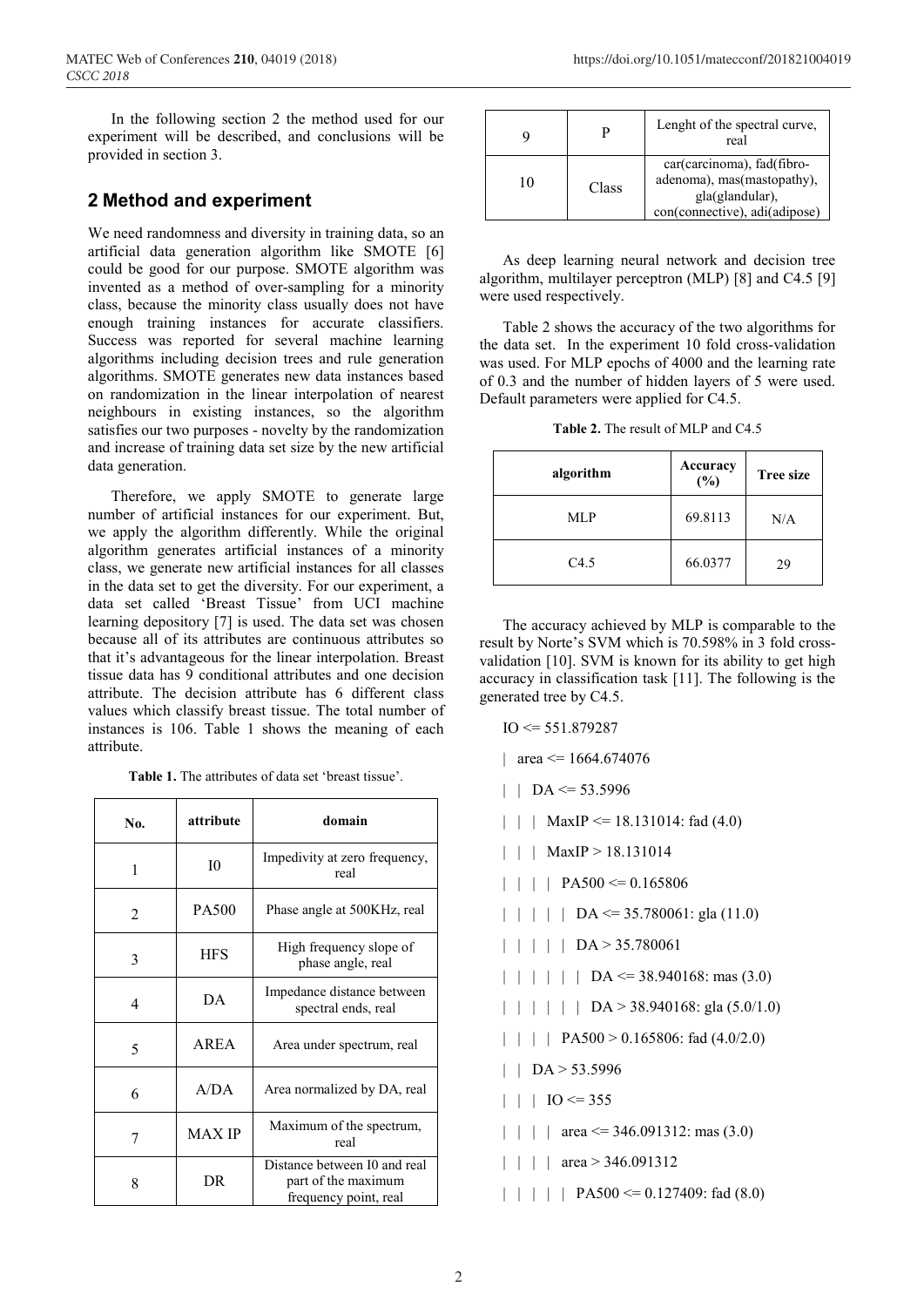| | | | | PA500 > 0.127409  $|$  | | | | HFS <= 0.08238: car (2.0/1.0)  $| | | | | |$  | HFS > 0.08238: mas (3.0)

- | | | IO > 355: mas (4.0)
- | area > 1664.674076
- | | MaxIP <=  $49.327862$
- | | | MaxIP <= 44.740154: car (4.0)
- | | | MaxIP > 44.740154: mas  $(3.0/1.0)$
- | | MaxIP > 49.327862: car (16.0)
- IO > 551.879287
- $\vert P \rightleftharpoons 1524.609204$ : con (15.0/1.0)
- |  $P > 1524.609204$ : adi (21.0)

SMOTE based over-sampling was applied to add more new data for each class. For each class oversampling rate of 200% and 400% are applied with the parameter of 5 nearest neighbours. Table 3 shows the change of the number of data instances for each class after the over-sampling.

**Table 3**. The result of over-sampling for all classes

| Over-<br>sampli<br>ng rate | car | fad | mas | gla | con | adi | Total<br>of<br>#<br>insta-<br>nces |
|----------------------------|-----|-----|-----|-----|-----|-----|------------------------------------|
| 0%                         | 21  | 15  | 18  | 16  | 14  | 22  | 106                                |
| 200%                       | 63  | 45  | 54  | 48  | 42  | 66  | 318                                |
| 400%                       | 105 | 75  | 90  | 80  | 70  | 110 | 530                                |

Table 4 shows the trained result for over-sampling rate of 200%.

**Table 4.** The result of MLP and C4.5 for over-sampling rate of 200%

| algorithm | Accuracy<br>(%) | <b>Tree size</b> |
|-----------|-----------------|------------------|
| MLP       | 80.8176         | N/A              |
| C4.5      | 85.5346         | 45               |

Table 5 shows the trained result for over-sampling rate of 400%.

| Table 5. The result of MLP and C4.5 for over-sampling rate of |         |  |  |
|---------------------------------------------------------------|---------|--|--|
|                                                               | $400\%$ |  |  |

| algorithm | Accuracy<br>(%) | <b>Tree size</b> |
|-----------|-----------------|------------------|
| MLP       | 84.717          | N/A              |
| C4.5      | 88.6712         | 57               |

The following is resulting decision tree of oversampling rate of 400%.

 $IO \le 551.879287$ 

| area  $\leq$  1370.838068

- $|$  | DA <= 37.452537
- | | | MaxIP  $\leq$  18.131014: fad (10.0)
- | | | MaxIP > 18.131014
- $|$  | | PA500 <= 0.166368
- $| \ | \ | \ | \$  DA <= 34.21955: gla (49.0/1.0)
- | | | | | DA > 34.21955
- $| \ | \ | \ | \ | \$  | HFS <= 0.09436: gla (6.0)

 $| | | | | |$  | | HFS > 0.09436: fad (3.0/1.0)

- | | | | PA500 > 0.166368: fad (3.0/1.0)
- | | DA > 37.452537
- |  $aDA \leq 4.942034$ : mas (17.0)
- | | | aDA > 4.942034
- $|$  | | | HFS <= 0.121332
- $|$  | | | IO <= 359.673081
- $| | | | | |$  DR <= 48.512974
- | | | | | | | MaxIP <= 22.02108
- | | | | | | P <= 185.184278: mas (3.0)
- | | | | | | | | P > 185.184278: fad (13.0/1.0)
- | | | | | | | MaxIP > 22.02108
- | | | | | | | | P <= 204.940569: fad  $(4.0)$
- | | | | | | | | P > 204.940569
- | | | | | | | | DA <= 53.5996

| | | | | | | | | | area <= 479.381335: gla (17.0)

| | | | | | | | | | area > 479.381335: mas  $(3.0/1.0)$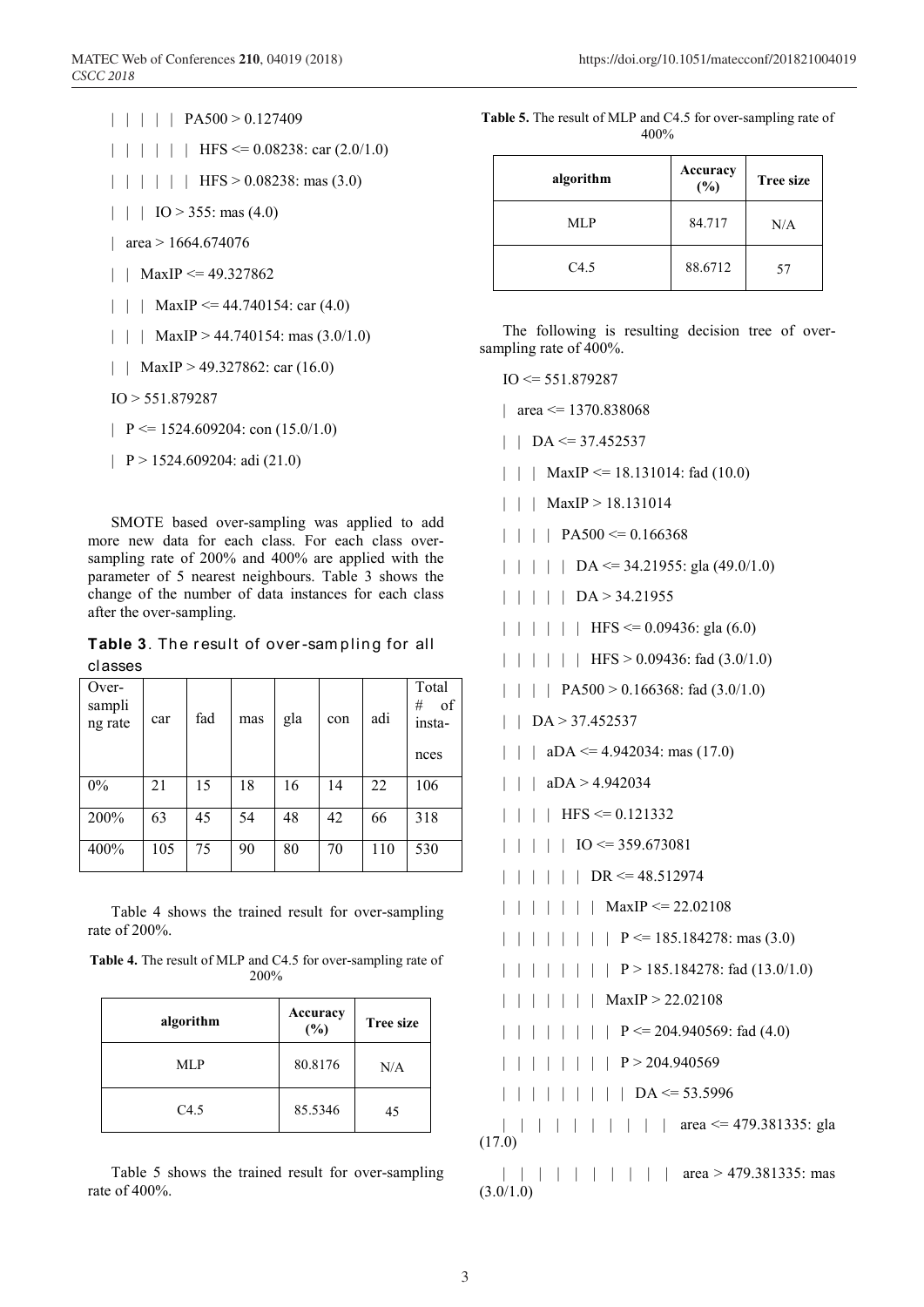```
| | | | | | | | DA > 53.5996
   | | | | | | | | | | | | | | | PA500 <= 0.135279: mas
(3.0)
   | | | | | | | | | | | | | | | | PA500 > 0.135279: fad (2.0)
   | | | | | | | | DR > 48.512974: fad (40.0/2.0)
   | | | | | IO > 359.673081
   | | | | | | | | DA <= 58.817611: gla (3.0)
   | | | | | DA > 58.817611: mas (20.0/1.0)
   | | | | HFS > 0.121332
   | | | | IO <= 177.700232: fad (3.0)
   | \ | \ | \ | \ 10 > 177.700232: mas (29.0/1.0)
   | area > 1370.838068
   | | PA500 \leq 0.142761
   | | | HFS \leq 0.07462: gla (4.0)
   | | | HFS > 0.07462: mas (6.0)
   \mid | PA500 > 0.142761
   | | | MaxIP <= 49.327862| | | | MaxIP <= 45.119064| \cdot | \cdot | HFS <= 0.369083: car (15.0)
   | | | | | HFS > 0.369083
   | \ | \ | \ | \ | \ | DA <= 157.884181: mas (2.0)
```
- | | | | | DA > 157.884181: car (2.0)
- | | | | MaxIP > 45.119064
- $| \cdot | \cdot |$  IO <= 318.564551: mas (6.0)
- | | | | IO > 318.564551: car (2.0)
- | | | MaxIP > 49.327862: car (85.0)

```
IO > 551.879287
```
- $| P \le 1524.609204$
- | | area  $\leq$  11888.39183: con (70.0)
- | | area > 11888.39183: adi (3.0)
- | P > 1524.609204: adi (107.0)

From the generated decision trees we can see that the complexity of the tree increases as we supply more data. The following graph in fig. 1 summarizes the change of accuracy for the two machine learning algorithms, MLP and C4.5, as the size of training data increases.



Fig. 1 The change of accuracy of MLP and C4.5 as the size of training data increases

As we can see in the graph, when the size of data set is relatively smaller, the accuracy of MLP is better, but, as the data size becomes bigger, the accuracy of decision tree becomes better. This graph reflects the property of the two machine algorithms well. In other words, because decision tree reflects the property of data more frankly than neural networks, the accuracy of decision tree improves better with the increasing data. All in all, based on the two very different and representative machine learning algorithms, we can confirm that fact that more diverse and bigger data could generate more accurate classifiers empirically.

### **3 Conclusions**

Recent events in go games between human go players and a machine go player called AlphaGo revealed the amazing progress of machine learning technologies. And, moreover, AlphaGo Zero that was developed after AlphaGo showed that diversity and size of data are very important for better performance for the machine learning algorithms especially in deep learning algorithms of neural networks. While AlphaGo used hundreds of thousands records of go games played by human for training, AlhpaGo Zero used massive random moves that were checked by the rules of go game only for training, resulting in total victory against AlphaGo. The random moves supplied more novel training data set to the algorithms, so that it implies the fact that the diversity and size in data are very important in the success of the machine learning algorithms.

Neural networks and decision trees are widely accepted machine learning algorithms because of their robustness in errors and comprehensibility respectively. In order to confirm the diversity and size in data are important factors in the performance of machine learning algorithms experimentally, the two representative algorithms are selected and used. A real world data set called breast tissue which consists of continuous attributes only was used. In order to prepare more diverse data over-sampling algorithm called SMOTE was applied for all classes in the data set. Experiment showed that as the size and diversity of data increase, the accuracy of the machine learning algorithms improves